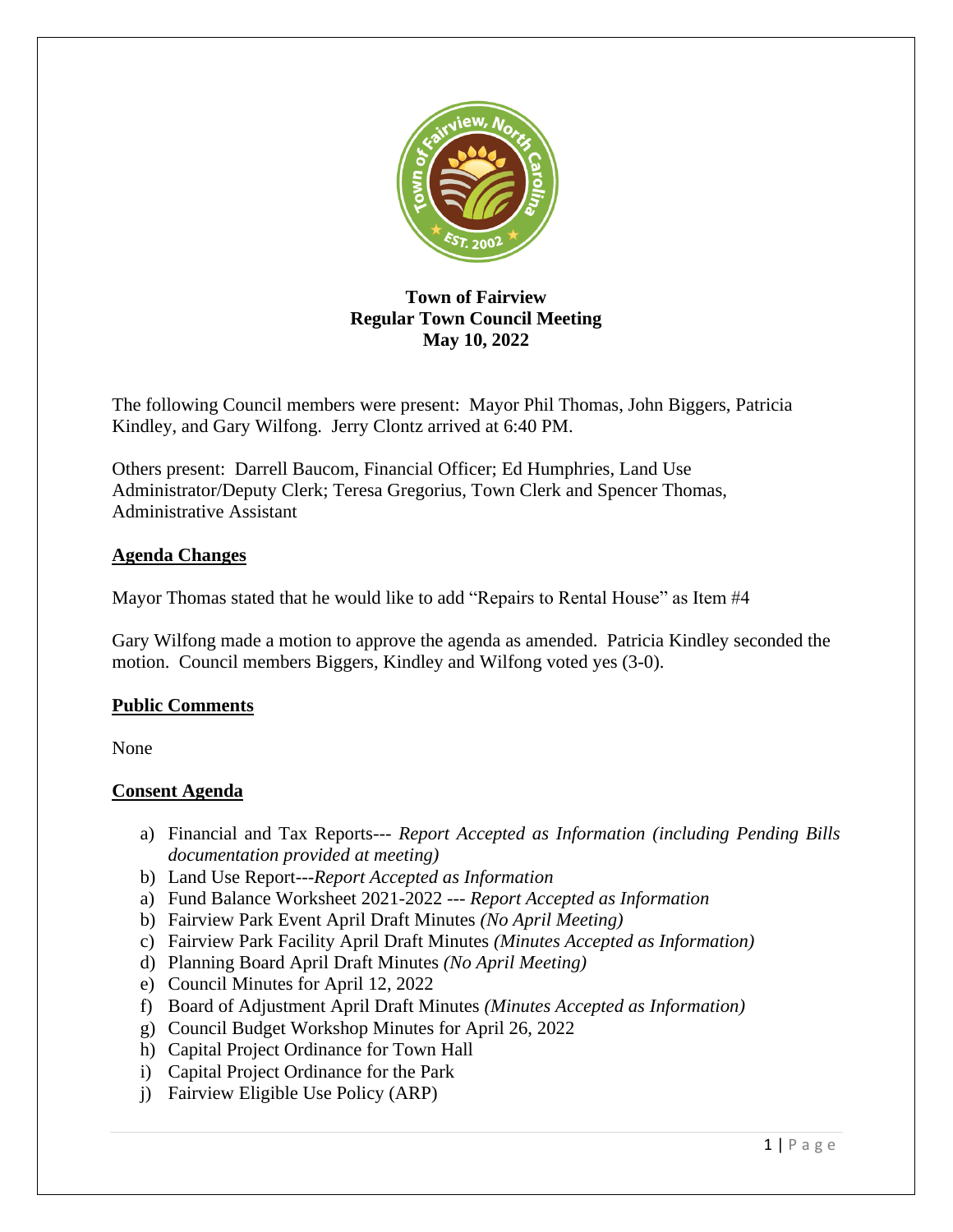- k) Recitals Nondiscrimination Policy (ARP)
- l) Grant Project Ordinance (ARP)
- m) Fairview Property Standards Policy (ARP)
- n) Fairview Records Retention Policy (ARP)

Patricia Kindley made a motion to approve the consent agenda. John Biggers seconded the motion. Council members Biggers, Kindley and Wilfong voted yes (3-0).

#### **Items of Business**

#### **Item 1: Public Hearing - Proposed 2022-2023 Town Budget**

Darrell Baucom, Finance Officer, presented the proposed 2022-2023 budget with the changes that were made during the April 26<sup>th</sup> Budget Workshop. Jerry Clontz requested that an additional \$5,000 be added to the current budget under Park Maintenance and also to the 2022-2023 Park Maintenance for upgrading the current security camera system.

#### **Mayor Opened Public Hearing**

#### **No Public Comments**

### **Mayor Closed Public Hearing**

#### **Item 2: Re-Appoint Alternate Member to Planning Board**

Ed Humphries reported that Bill Thomas, who had resigned as an alternate on the Planning Board recently, asked to be re-considered for the alternate position to fill the vacancy (term to expire May 2025). The Council discussed.

Jerry Clontz made a motion to appoint Bill Thomas as an alternate on the Planning Board with the term to expire May 2025. John Biggers seconded the motion. Council members Biggers, Clontz, Kindley and Wilfong voted yes (4-0).

#### **Item 3: Discuss Park Master Plan Proposal from Alfred Benesch & Co.**

Mayor Thomas presented the Park Master Plan proposal received from Alfred Benesch & Co. Jerry Clontz suggested adding a storage building and possibly another pond to the plan. The Council discussed and decided that at the present time they would like to have the Master Plan and a public meeting only. Mayor Thomas will convey these changes to the company and negotiate the price.

John Biggers made a motion to authorize Mayor Thomas to negotiate the changes and price of the Park Master Plan with Alfred Benesch & Co. Jerry Clontz seconded the motion. Council members Biggers, Clontz, Kindley and Wilfong voted yes (4-0).